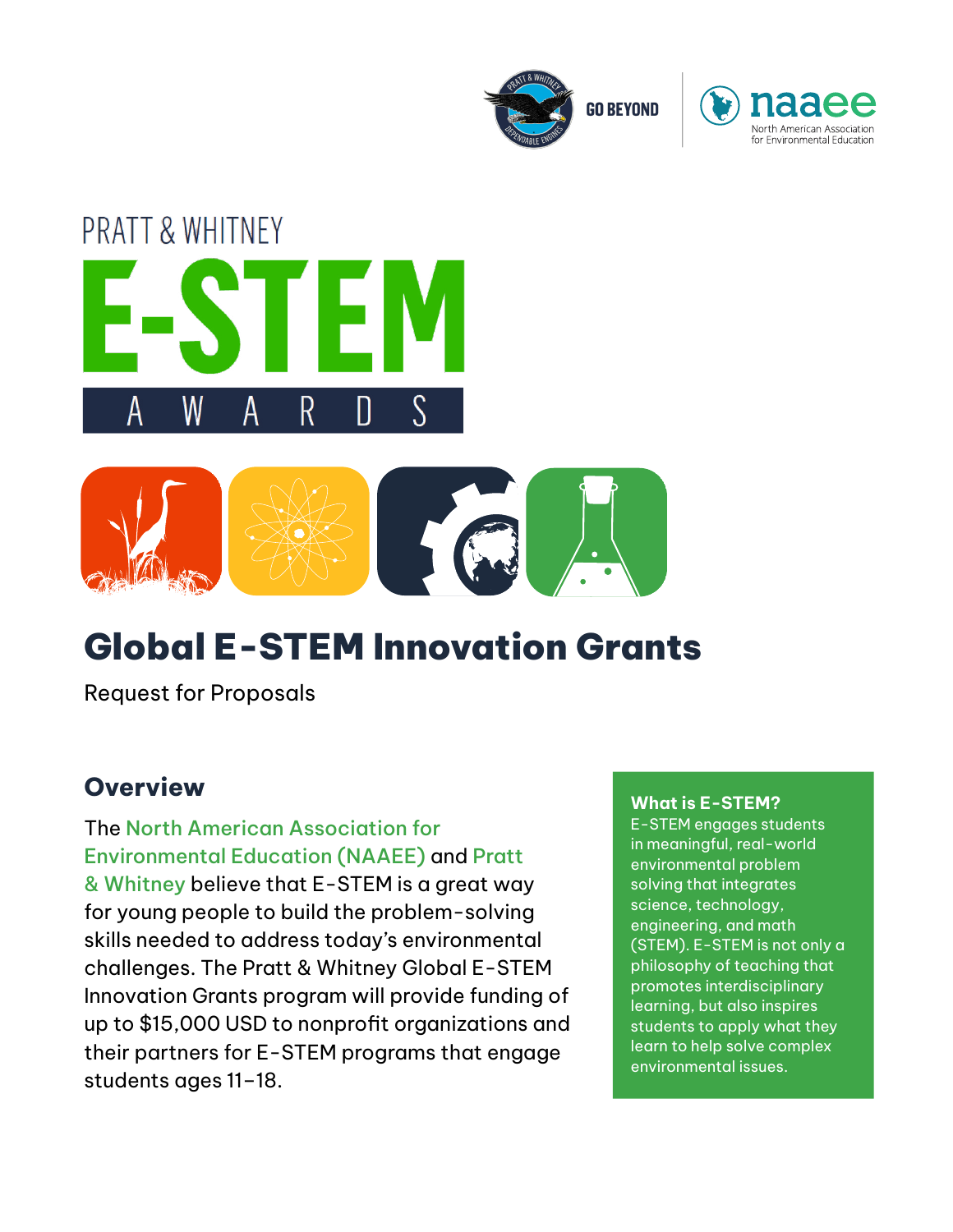Specifically, this opportunity seeks proposals for programs that engage students, particularly those considered underrepresented in STEM (see box), in meaningful learning experiences that increase STEM skills (science, technology, engineering, and math) through environmental problem solving. The overall goal of this program is to increase students' environmental literacy (see box), build STEM skills, and create pathways to environmental careers.

# **The Opportunity**

The Pratt & Whitney E-STEM Innovation Grants program supports promising programs that build and use STEM knowledge and skills in environmental learning and problem solving. Preference will be given to nonprofit organizations proposing to work with underrepresented audiences in STEM (see box), and to organizations using partnerships to boost their impact. Applicants will be asked to define "underrepresented" based on their country and/or region's situation ([in the United States](https://en.wikipedia.org/wiki/Underrepresented_group), these groups include women, people with disabilities, and Black, Hispanic, and American Indian or Alaska Native people). Partnerships with additional organizations such as schools, governmental agencies, or other groups are encouraged to help strengthen the program offered.

Two to three grants of up to \$15,000 USD each will be awarded in the following geographic regions:

- **The Americas (funding pool available: \$30,000 USD)**
- **Europe, Middle East, and Africa (funding pool available: \$35,000 USD)**
- **Asia Pacific (funding pool available: \$35,000 USD)**

### **What are underrepresented audiences?**

A number of audiences are underrepresented in E-STEM careers, as compared to the demographics of their country's population as a whole. These audiences may vary by region or country. For example, [in the United States,](https://en.wikipedia.org/wiki/Underrepresented_group) underrepresented audiences in STEM include women, people with disabilities, and Black, Hispanic, and American Indian or Alaska Native people. Note that the concept of "underrepresentation" is fluid and constantly changing, and all applicants who can reasonably demonstrate why the groups they are working with are underrepresented will be given preference.

## **What is environmental literacy?**

An environmentally literate person is someone who, both individually and together with others, makes informed decisions concerning the environment; is willing to act on these decisions to improve the well-being of other individuals, societies, and the global environment; and participates in civic life. There are four interrelated components of environmental literacy: knowledge, dispositions, competencies, and environmentally responsible behavior. [Learn](https://cdn.naaee.org/sites/default/files/devframewkassessenvlitonlineed.pdf)  [more about environmental](https://cdn.naaee.org/sites/default/files/devframewkassessenvlitonlineed.pdf)  [literacy here](https://cdn.naaee.org/sites/default/files/devframewkassessenvlitonlineed.pdf).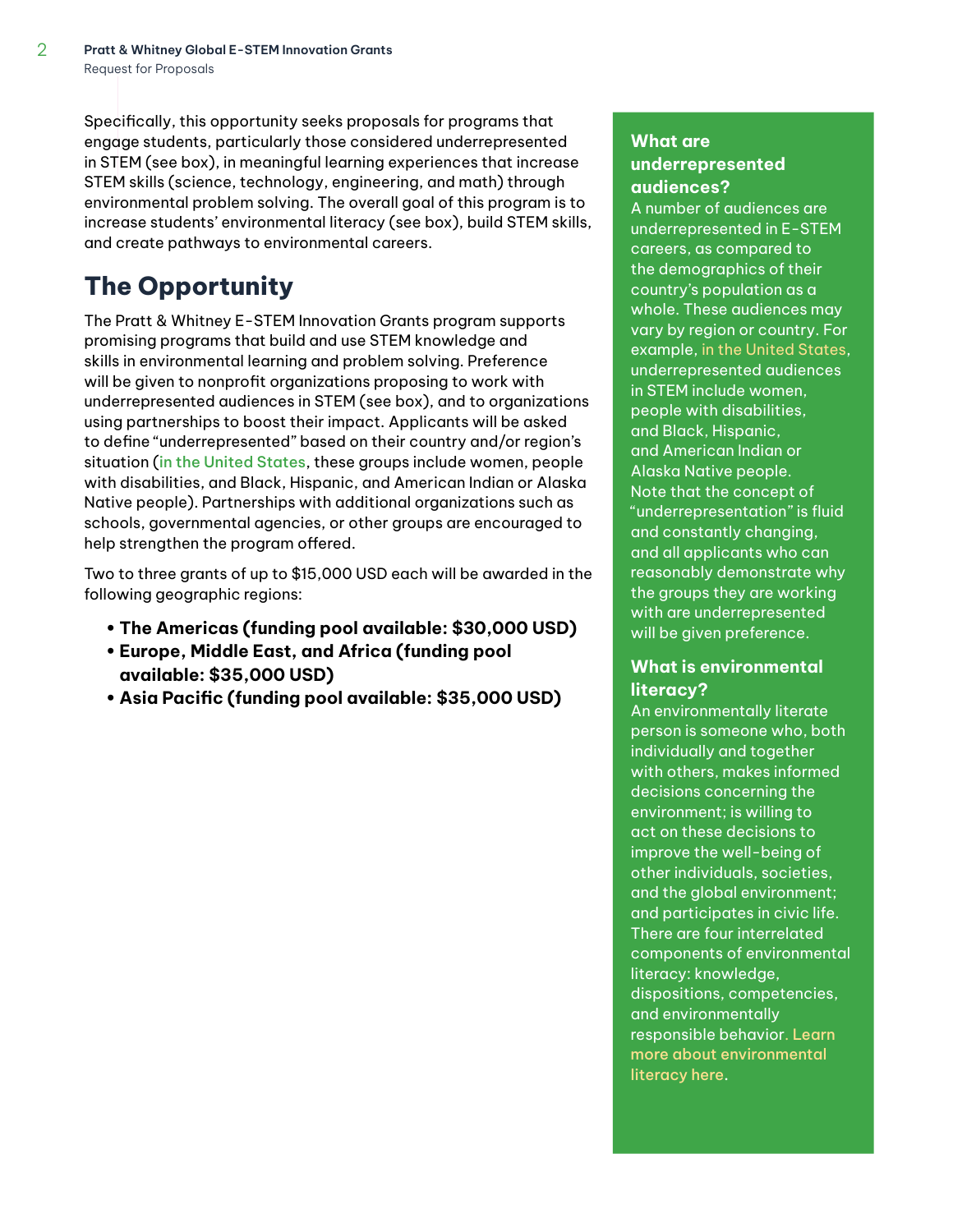Since environmental issues are cross-disciplinary by nature, programs considered for the E-STEM Innovation Grants (from E-STEM Excellence Prize) must be working to engage students in at least one of the four STEM topics (science, technology, engineering, and/or math), and have taken action (see box) on one or more of the following solutions to environmental issues:

- **Climate change solutions**—STEM learning opportunities that build student understanding of the impacts of humancaused increased levels of atmospheric carbon dioxide (CO2). Programs may explore broad implications of sea level rise, changing weather patterns, global warming, or other climate change impacts. An example might be citizen science projects studying the impact of climate change on coral reefs or other ecosystems, and taking action to address or mitigate the impacts. Another example might involve learning about changing weather pattern impacts on local agricultural production and vulnerable communities, and taking action to conserve water.
- **Sustainable energy**—STEM learning opportunities that build student understanding of non-depleting, renewable, or zeroemission energy sources, and energy conservation strategies. Clean and renewable energy sources include wind, solar, geothermal, biomass, or hydropower, among others. Energy reduction can include a variety of strategies, from transportation choices to clean manufacturing to locally-grown food to installing energy efficient light bulbs or weather stripping.
- **Sustainable aviation**—STEM learning opportunities that build student understanding of strategies to reduce the environmental impact of aviation, an extremely energy-consumptive human behavior. Potential projects might include educating students about sustainable aviation fuels (clean biofuels) and clean manufacturing. Projects might involve using a gas sensor to test the CO2 emissions of various biofuels and then calculating how much fuel would be needed to support a region's or country's commercial flight sector. Another example project could be educating students about the importance of aircraft design in fuel efficiency, and then holding an aircraft design competition in which students use computer software and engineering concepts to design their own aircraft.

#### **Taking action**

Environmental education helps people gain the knowledge, skills, and dispositions to understand and tackle environmental challenges. It also motivates people, individually and collectively, to take action. These actions can include everything from educating others in a community about environmental issues to taking direct conservation action, such as planting trees, cleaning up a beach, or designing a new technology for collecting plastic waste.

For example, students could reduce food waste by developing a composting system for the school. Or they could monitor energy use in their school and present energy-saving ideas to the principal or superintendent. Actions include anything that can contribute to solving an environmental issue.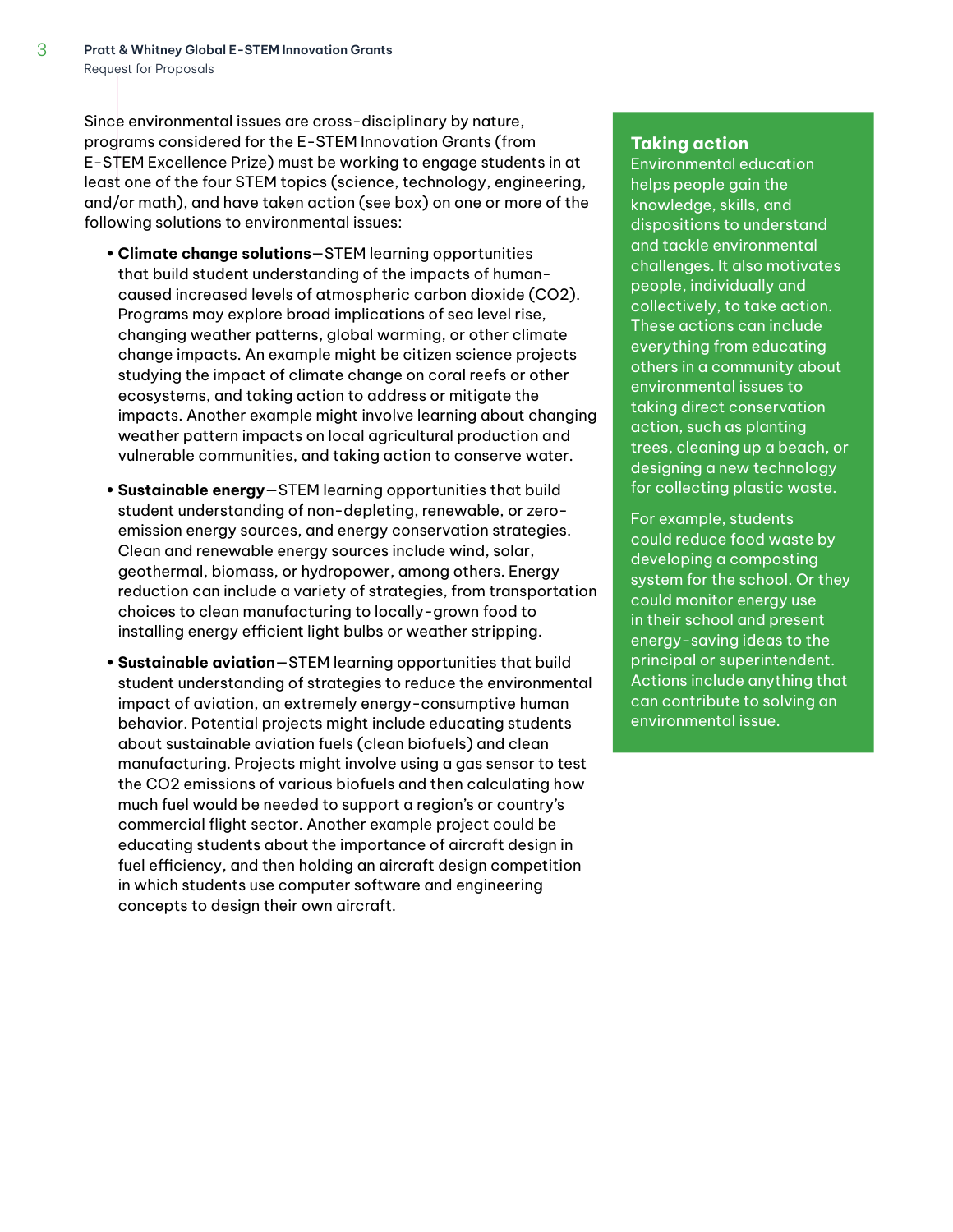## **Eligibility**

Applicant organizations must:

- Be a nonprofit organization under your country's laws, or a nongovernmental organization who follows other foreign government laws for charitable purposes. For example, a US organization would be qualified under Section 501 (c)(3) of the Internal Revenue Code.
- Not be subject to US or other applicable governmental sanctions and other restrictions.
- Have a working bank account that can receive electronic funds in USD. The bank must not be subject to US or other applicable governmental sanctions and other restrictions.
- Submit a program that works with students ages 11–18.
- Be able to administer programs between November, 2022–October, 2023.
- **[Submit applications online through Submittable](https://naaee.submittable.com/submit/e64d0d14-dfb3-4766-a8f5-4e93e9621017/pratt-whitney-e-stem-innovation-grants-2022)** by 11:59 PM US Eastern Time on Monday, July 11, 2022 ([time converter](https://www.timeanddate.com/worldclock/converter.html?iso=20220712T035900&p1=tz_et)).

Only submissions in English will be considered.

## **Timeline**

- Late May, early June 2022: Applicant webinar to go through application and share tips for grantee success; webinar will be recorded and posted to the [program webpage](https://naaee.org/programs/e-stem/e-stem-awards).
- July 11, 2022: All applications due in **[Submittable](https://naaee.submittable.com/submit/e64d0d14-dfb3-4766-a8f5-4e93e9621017/pratt-whitney-e-stem-innovation-grants-2022)** by 11:59 PM US Eastern Time.
- July–September 2022: Applications reviewed by E-STEM panel.
- September–October 2022: Grantees notified and announced.
- November 2022: Grant projects begin.
- May 2023: Midterm reports due.
- October 2023: Grant projects end and final reports due. Grantees attend the NAAEE virtual conference and present about their projects.

## **Benefits**

If awarded, Grantees will receive:

- Funding to support their E-STEM programs
- Professional development and training
- Support to attend the 2023 NAAEE international virtual conference
- Peer support and networking
- Access to the NAAEE network and Pratt & Whitney nonprofit community

## **Requirements**

Once awarded, Grantees will be responsible for the following:

- **Professional Development and Networking:** Before receiving funding, grantees will attend a training focused on project planning, budgeting, and evaluation of proposed projects (October 2022). Grantees will also be asked to attend periodic networking calls during the project implementation period to share challenges, updates, and ideas.
- **Reporting:** Grantees will be asked to submit a brief narrative and financial report at the midpoint of their grant (May 2023) and at the end of their grant (October 2023).
- **Lessons Learned and Project Impact:** Grantees will be expected to share their program through possible presentations at the 2023 NAAEE virtual conference, and through ongoing informal communications updates (including photos and videos, if available). There may also be opportunities to share their work on NAAEE platforms through blogs and social media.

## **Contact**

For any questions, please email the Global E-STEM team at **[estem@naaee.org.](mailto:estem%40naaee.org?subject=)**

## **See the following pages for application details.**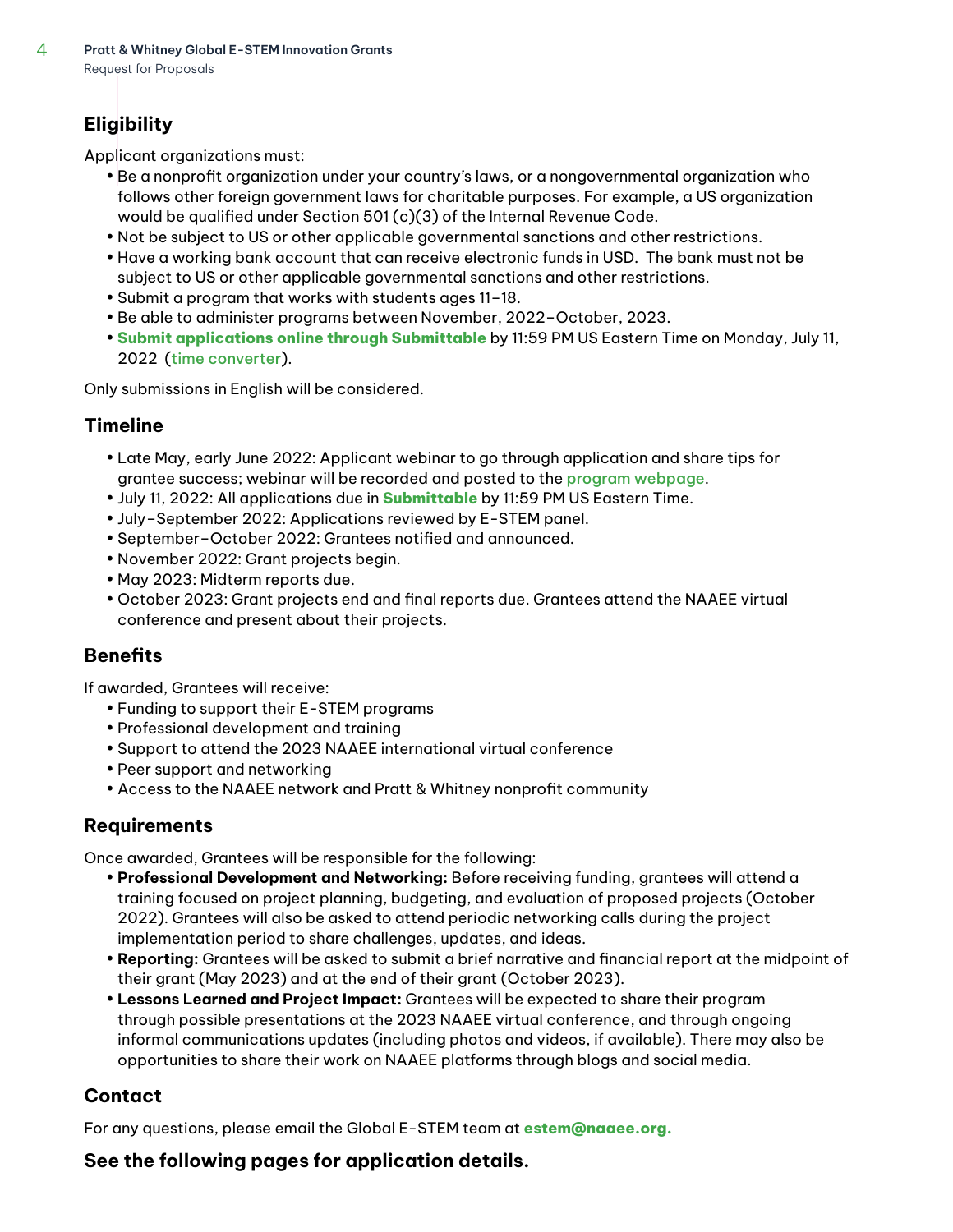## **Application Process and Evaluation Criteria**

To be considered for an E-STEM Innovation Grant, please complete all required sections of the online application. Instructions for completing each section of the application are included below and **[Submittable](https://naaee.submittable.com/submit/e64d0d14-dfb3-4766-a8f5-4e93e9621017/pratt-whitney-e-stem-innovation-grants-2022)**. A panel of experts in E-STEM from around the world will review your responses using the criteria listed below (out of 100 points).

**1. Project Description:** Describe your proposed project, including objectives and key activities. The proposal should clearly describe how the project will help engage students in relevant, real-world, and student-directed environmental problem solving. We also want to know how your project promotes creative solutions and teamwork, improves STEM and environmental literacy, and emphasizes skills needed to pursue environmental careers. See Figure 1 in the article, ["A new green learning agenda:](https://www.brookings.edu/research/a-new-green-learning-agenda-approaches-to-quality-education-for-climate-action/)  [Approaches to quality education for climate action,"](https://www.brookings.edu/research/a-new-green-learning-agenda-approaches-to-quality-education-for-climate-action/) for examples of skills needed for pursuing environmental careers. In addition, please describe any partner organizations who will be working with you on the project and their role in the project. (max 800 words)

In addition, if you will work with partners, provide a letter of commitment from each partner organization and explain how they will help you achieve your objectives. You can upload up to three letters of commitment from partner organizations (one letter per organization).

#### **Project Description Evaluation Criteria (35 points)**

- Proposal objectives address one or more of the following solutions to environmental issues: climate change solutions, sustainable energy, and/or sustainable aviation.
- Proposal is interdisciplinary and includes at least one objective addressing at least one STEM discipline (science, technology, engineering, and/or math).
- Proposal clearly describes how the project will engage students in relevant, real-world, and studentdirected environmental problem solving.
- Proposal describes how the project promotes creative solutions and collaboration, improves STEM learning and environmental literacy, and emphasizes the one or more skills needed to pursue environmental careers.
- Proposal identifies partnerships that will add to the success of the project, and (if applicable) includes letters of commitment from each partner.
- **2. Outcomes and Evaluation:** Identify at least one outcome for each objective in the project description and tell us how you will evaluate success. Outcomes should be focused on improving student STEM learning and environmental literacy (see box at right for examples). Note: outcomes should be feasible within a one-year period and use evaluation methods that are appropriate for the project, audience, and context. Evaluation methods may include pre/post-experience tests and quizzes, surveys, interviews, focus groups, portfolios, or observations. (max 300 words)

#### **STEM Learning Outcome Examples**

- 85 percent (or the majority) of student participants demonstrate increased knowledge and understanding of STEM concepts from pre/post tests.
- 60 percent (or the majority) of student participants successfully applied newly acquired STEM skills to solve climate change, sustainable energy, or sustainable aviation issues in the community as reflected through their final projects.

## **Environmental Literacy Outcome Examples**

- 80 percent (or the majority) of student participants demonstrate increased awareness and understanding of or concern about climate change, sustainable energy, or sustainable aviation as demonstrated through student interviews.
- 60 percent (or the majority) of student participants demonstrate increased knowledge of and the skills and motivation to address climate change, sustainable energy, or sustainable aviation issues in the community as identified through surveys.